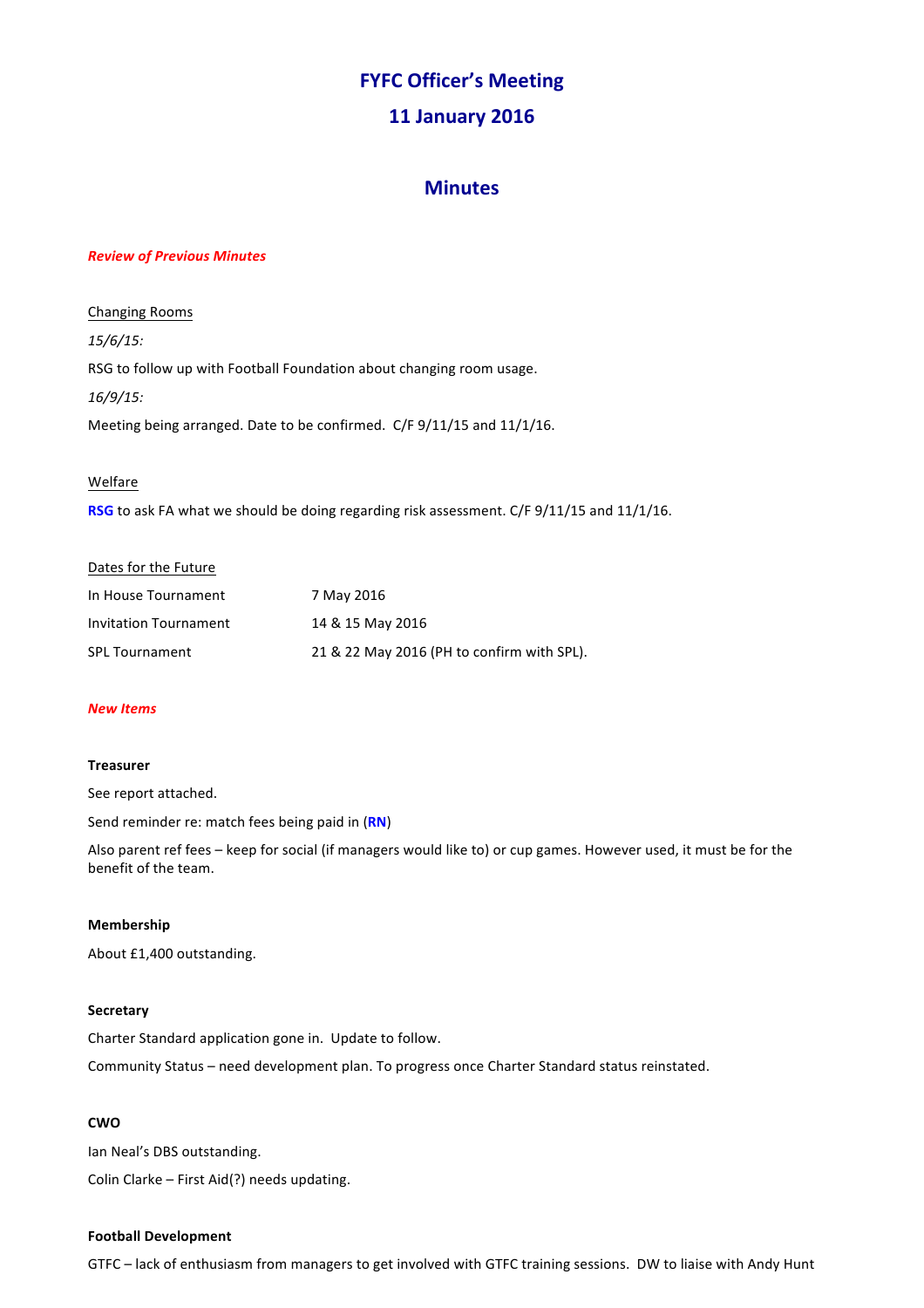and book next session in and sort out which team/age group will take part.

#### **Grounds & Pitches**

Loseley Fields very wet. School is becoming an academy from September and therefore not under control of Surrey CC, which may or may not mean that we can maintain pitch.

Top dressing – about £600 per hire per day. PB to investigate cost of buying one against hire, sand etc and report back.

PB also to contact Loseley Fields to arrange DBS check so that we can carry out some work there.

Policy on indoor training – if Meades Park is closed, then the club will pay for indoor/offsite training.

#### **Tuck Shop**

Drinks machine needs power (RSG). Has water supply and will then need to be cleaned and get supplies.

#### **Tournament Update**

All teams from last year have been invited. Seven teams entered so far.

#### **Present:**

Peter Hirons, Lisa Nichol, Richard Nichol, Dave Walker, Pete Ballam

#### **Apologies:**

Rob and Rachel Gray, Lisa Ballam

. . . . . . . . . . . . . . . . . . . . .

Secretary